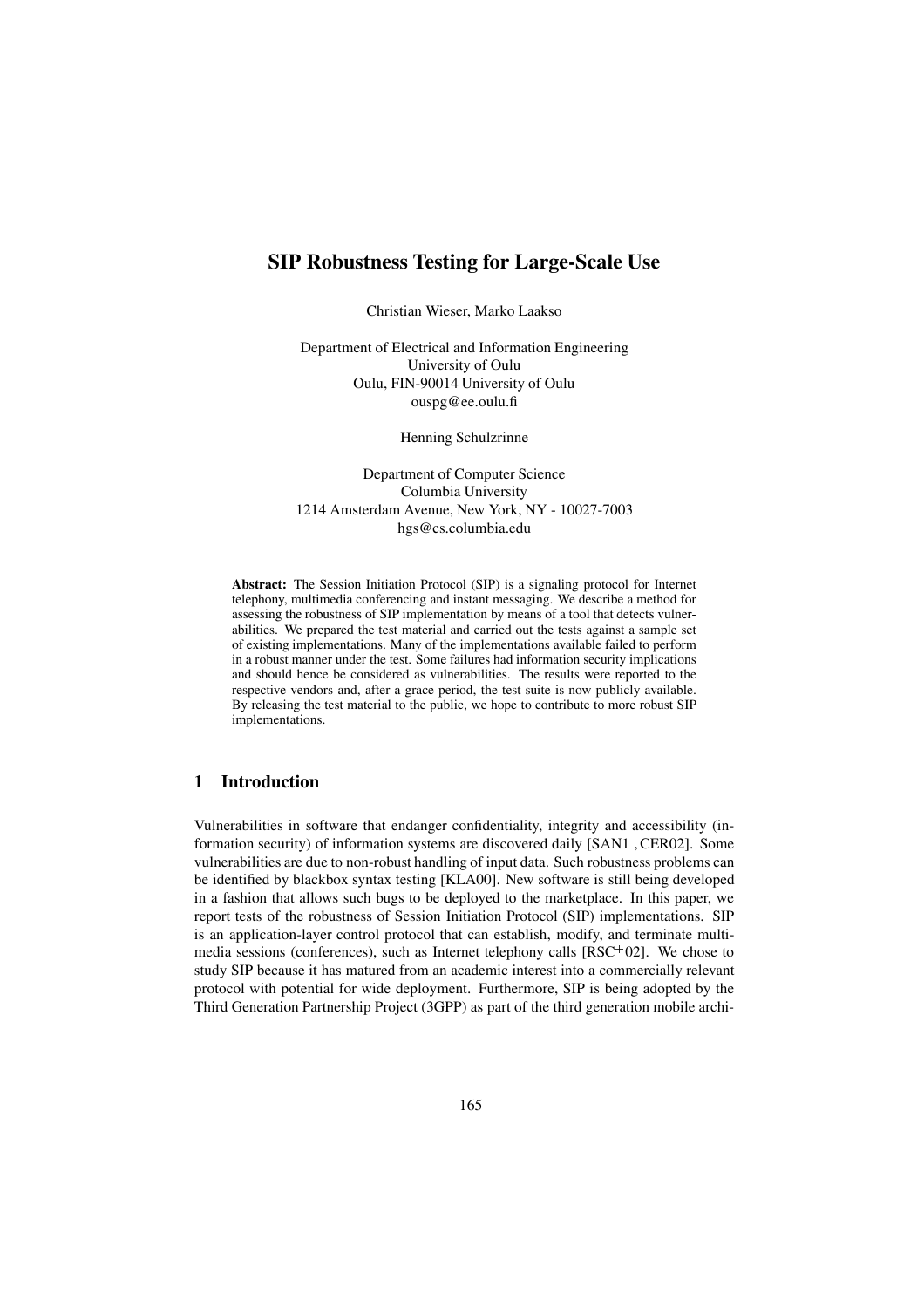tecture [3GP03]. SIP will be a link between rather closed telephony systems and the more open Internet Protocol-based environment. The SIP family of specifications is expanding, and some aspects are still under development.

A fair amount of work has been done in the area of conformance and functional testing of SIP implementations. A list of available tools can be found at [SIP03b]. NIST [RDM03] (using XML) and ETSI [ETS03] (using TTCN-3) have also released material for conformance and functional testing. Performance and stress testing tools are also available, e.g. SIPstone [SNLD02]. SIP interoperability testing events [SIP03a] have been arranged since April 1999. During these biannual events, messages that were causing failures were noted down. Some of these messages are valid, some are not. They are available as an IETF draft [SHJS04]. Fuzz [MFS90] was the first widely known robustness testing tool that injected random data via interfaces. Further work in this area is described in [Kak01].

No compherensive effort to produce robustness testing (in the spirit of Fuzz) material for SIP implementations has been made. Moreover, the HTTP-like ASCII presentation of SIP messages may also attract more script-kiddie level hostility than rival protocols - such as H.323. H.323 uses binary (ASN.1) encodings.

The purpose of this paper is to describe a method for assessing the robustness of SIP implementations. A test suite that aims to set a baseline for determining the robustness of SIP products was developed.

First, we describe the design of the SIP robustness test suite. The results of applying the test suite during in-house testing are also given. Second, we discuss the process of reporting our findings. Finally, the paper is concluded by a discussion of the findings.

# **2 Test Suite: c07-sip**

The framework for creating robustness test suites was developed in the PROTOS project [PROc]. One result was a mini-simulation method [Kak01] and its implementation in a test design and generation tool. This tool has proven to be efficient in testing for vulnerabilities by using a black-box testing method based on syntax testing. In syntax testing, test cases are generated from the input specification and injected via interfaces [Bei90, p.284].

In contrast to conformance or functional testing, we are not evaluating the reply to an input, i.e. we do not have a test oracle. We monitor the implementation when it is fed with exceptional input.

The rest of this section presents the steps to create the test suite and the tests we conducted against the available SIP implementations.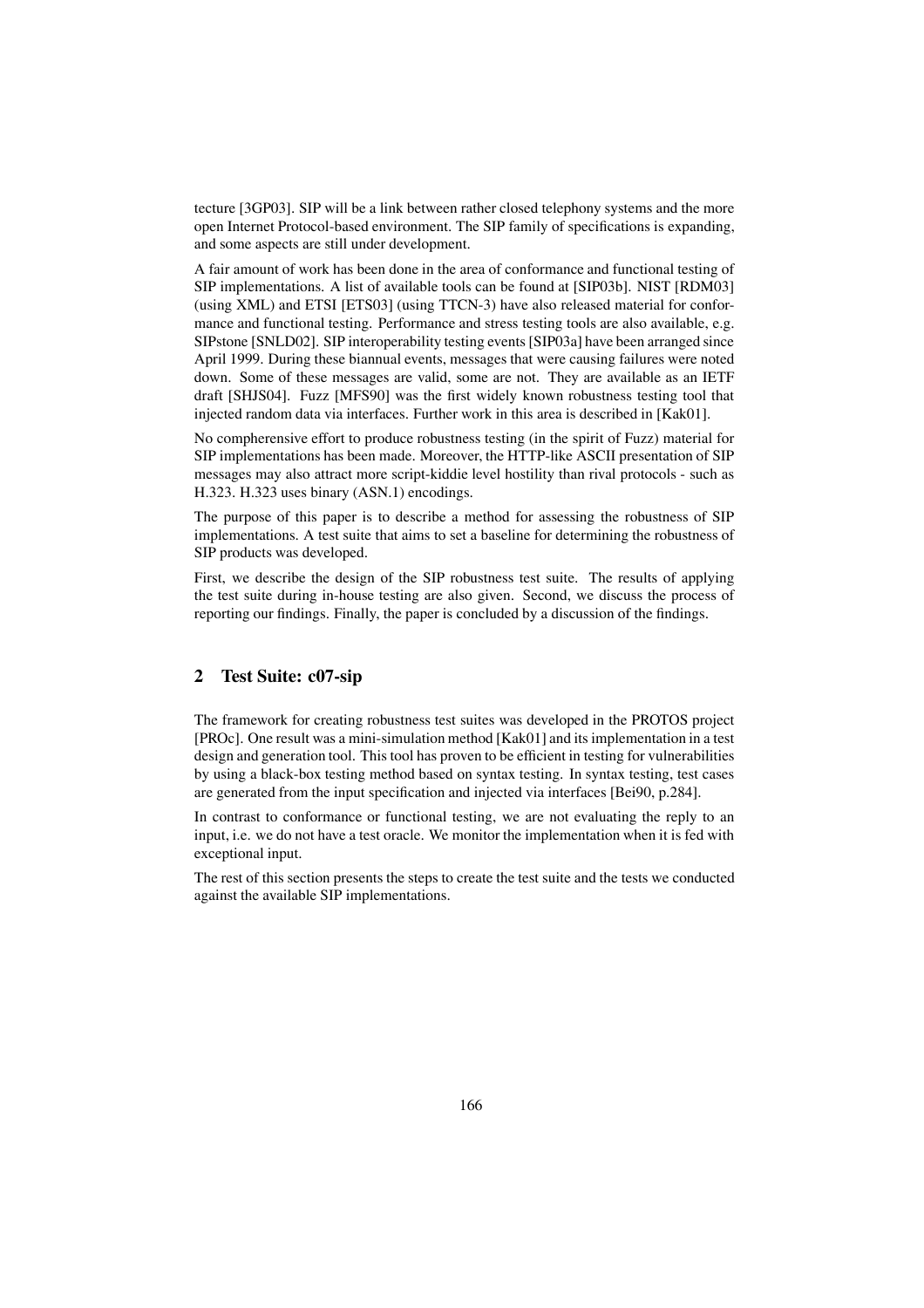```
INVITE sip:UserB@biloxi.com SIP/2.0
Via: SIP/2.0/UDP client.atlanta.com:5060;branch=z9hG4bK74bf9
Max-Forwards: 70
Expires: 3600
From: BigGuy <sip:UserA@atlanta.com>; tag=9fxced76sl
To: LittleGuy <sip:UserB@biloxi.com>
Call-ID: 3848276298220188511@atlanta.com
CSeq: 1 INVITE
Contact: BigGuy sip:UserA@client.atlanta.com
Content-Type:application/sdp
Content-Length: 143
```
#### **v=0**

```
o=UserA 2890844526 2890844526 IN IP4 client.atlanta.com
s=-
c=IN IP4 192.0.2.101
t=0 0
m=audio 49172 RTP/AVP 0
a=rtpmap:0 PCMU/8000
```
Figure 1: SIP-INVITE(based on [JDS<sup>+</sup>03]) Request with SDP Content

# **2.1 Standard Survey**

RFC 3261 specifies the Session Initiation Protocol [RSC 02] and serves as protocol specification. Due to our interest in the voice-over-IP usage of SIP, we use SDP [HJ98] to describe a multimedia session, although no actual multimedia content is transmitted during the test.

We chose a subset of SIP, namely SIP-INVITE requests, as the topic of our test suite. A SIP-INVITE request is shown in Figure 2.1. All highlighted items are replaced by anomalies during the execution of the test suite.

#### **2.2 Subject Survey**

A survey of available implementations was conducted. This included a diverse selection of implementations to gain better insight into the applications implementing the protocol and to get some idea of the impact of potential vulnerabilities.

RFC 3261 identifies several types of SIP entities: the user agent, e.g. a SIP-enabled voiceover-IP phone; the redirect server, i.e. a user agent server to redirect requests; the proxy server, which acts on behalf of other entities; and the registrar, which provides location services.

A subset of implementations was chosen as a sample set to be tested during the test suite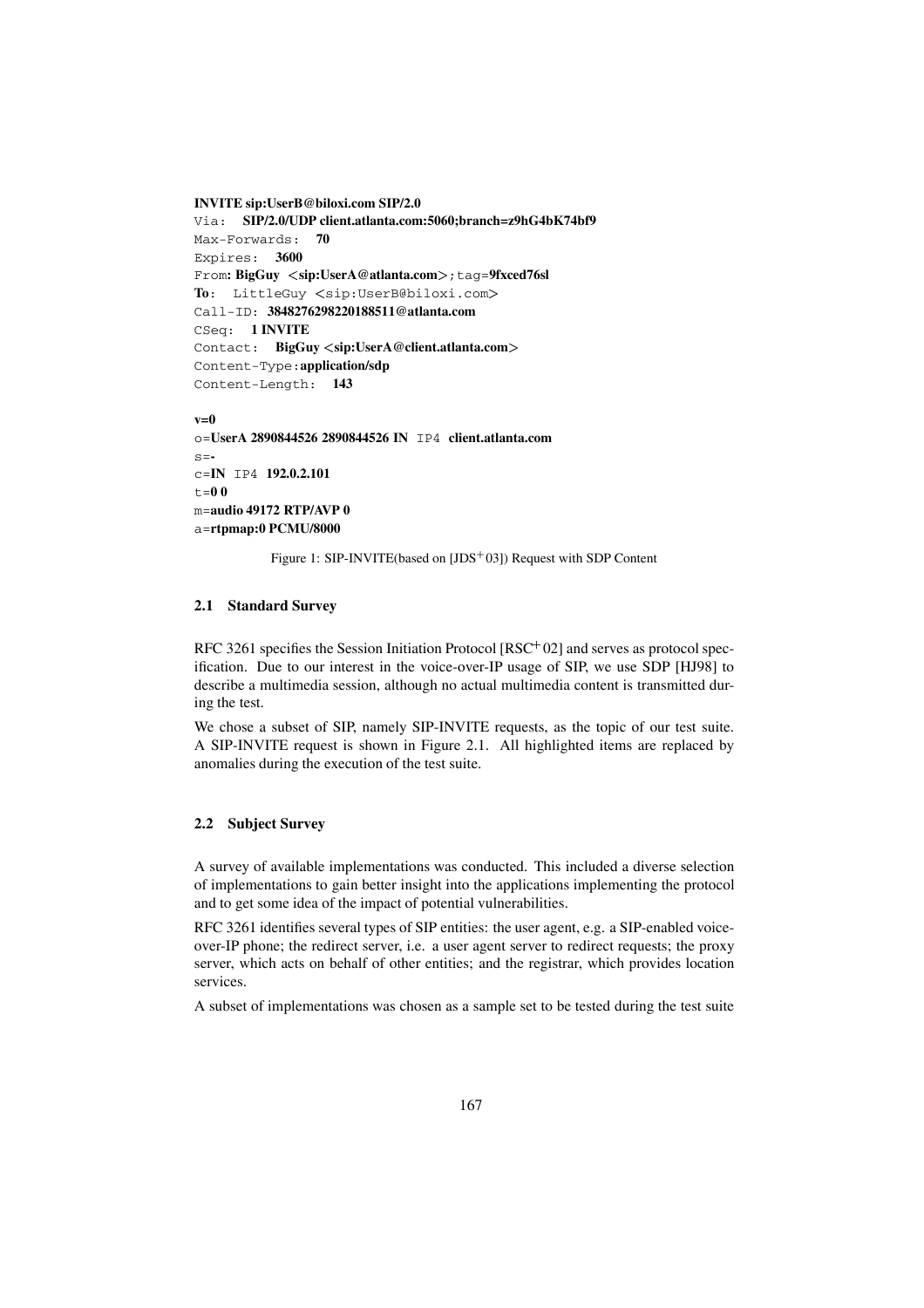creation and pre-release phases. Altogether, we were able to acquire nine implementations, six user agents and three proxy servers.

#### **2.3 Injection Vector Survey**

In the injection vector survey, different methods of delivering the test cases to the implementation are shown in Table 2.3.

| <b>Application Protocol</b> | <b>Transport Protocol</b> | Port |
|-----------------------------|---------------------------|------|
| <b>SIP</b>                  | <b>TIDP</b>               | 5060 |
| <b>SIP</b>                  | <b>TCP</b>                | 5060 |
| SIP-over-TLS                | <b>TCP</b>                | 5061 |

| Table 1: Injection Vector Survey |  |  |
|----------------------------------|--|--|
|----------------------------------|--|--|

All RFC 3261 compliant SIP elements must implement UDP and TCP transports. This test suite was developed for SIP-over-UDP, although delivery over TCP would simplify the session teardown after each test case. Preference was given to UDP, however, since earlier versions of SIP (RFC 2543) required only UDP support and listed TCP support as optional. Consequently, not all implementations available to us supported SIP over TCP.

The most commonly used SIP implementations are user agent and proxy server. Both must implement the handling of SIP-INVITE messages, justifying our focus on SIP-INVITE messages in the design of the test material.

#### **2.4 Specifications Design**

Protocol data unit (PDU) specifications are used as a basis for generating the test cases. The starting point is a machine-readable representation of the protocol specification. Our test tool utilizes a custom dialect of the Backus-Naur Form (BNF). An excerpt from the PROTOS BNF to model SIP is presented in Figure 2.4.

#### **2.5 Design of Exceptional Elements**

The exceptional element is an input designed to provoke undesirable behavior in the implementation. It can violate the protocol specification, but is sometimes legal or exploits ambiguities in the specification.

Exceptional elements are also modeled as BNF. An example is given in Figure 2.5. Their design is based on the experience gathered from previous test suites and publicly reported vulnerabilities. Furthermore, we used the SIP Torture Test Messages draft [SHJS04] to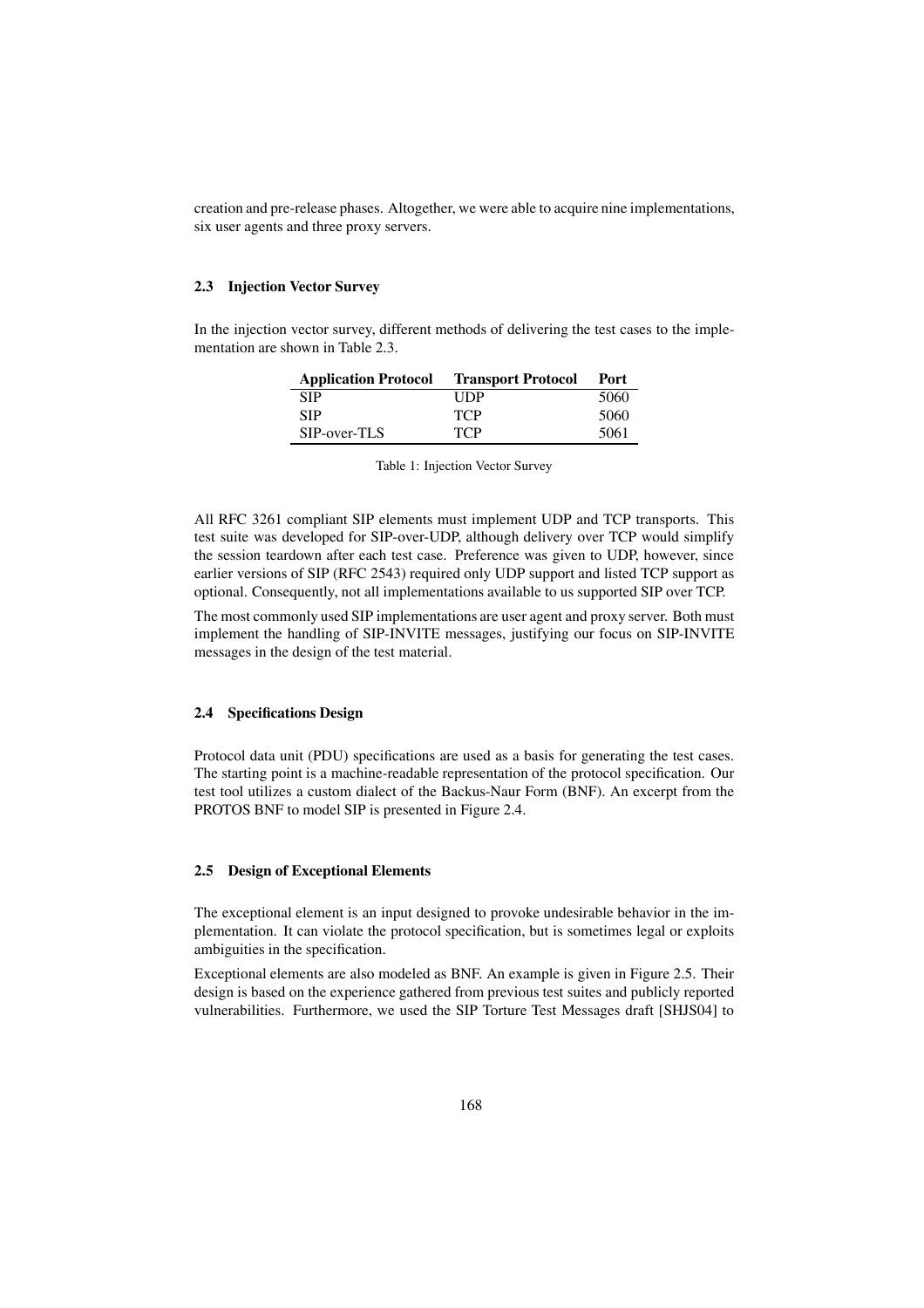```
<SIP-Message> = {
  <Request-Line>
  <Request-Headers>
  <CRLF>
  <Message-Body> #set to SDP-format
}
<Request-Line> = {
  <Method>
  <Sp>
  <Request-URI>
  <Sp>
  <SIP-Version>
  <CRLF>
}
<Method> = "INVITE"
<Sp> = 0x20
<SIP-Version> = "2.0"
...
```
#### Figure 2: SIP BNF Excerpt

learn from previously discovered issues. Thus, we now focus on how well the test cases represent the external pressure against robustness rather than on the complete coverage of the input space. From the completeness point of view, we consider the test material sufficient when we detect bugs in most available implementations. A test case generally contains one anomaly, with the other elements unaltered.

Table 2.5 lists the used exceptional elements in the test material.

# **2.6 Design of Test Material**

The test material consists of test cases simulating hostile input to the implementation. The cases are arranged into 54 test groups, each of which covers a certain part of the PDU.

#### **2.7 Injection**

Test cases were injected by a simple UDP injector. For automation of the test, connection teardown to cancel the previous INVITE requests had to be implemented. Otherwise, test execution against terminals would have required manual intervention to terminate incoming calls in each test case. Therefore, we send a CANCEL and ACK message after each test case [PROb, Appendix A]. Depending on the test case, we cannot rely on the reaction of the tested implementation. We decided to simply send a CANCEL and ACK at a fixed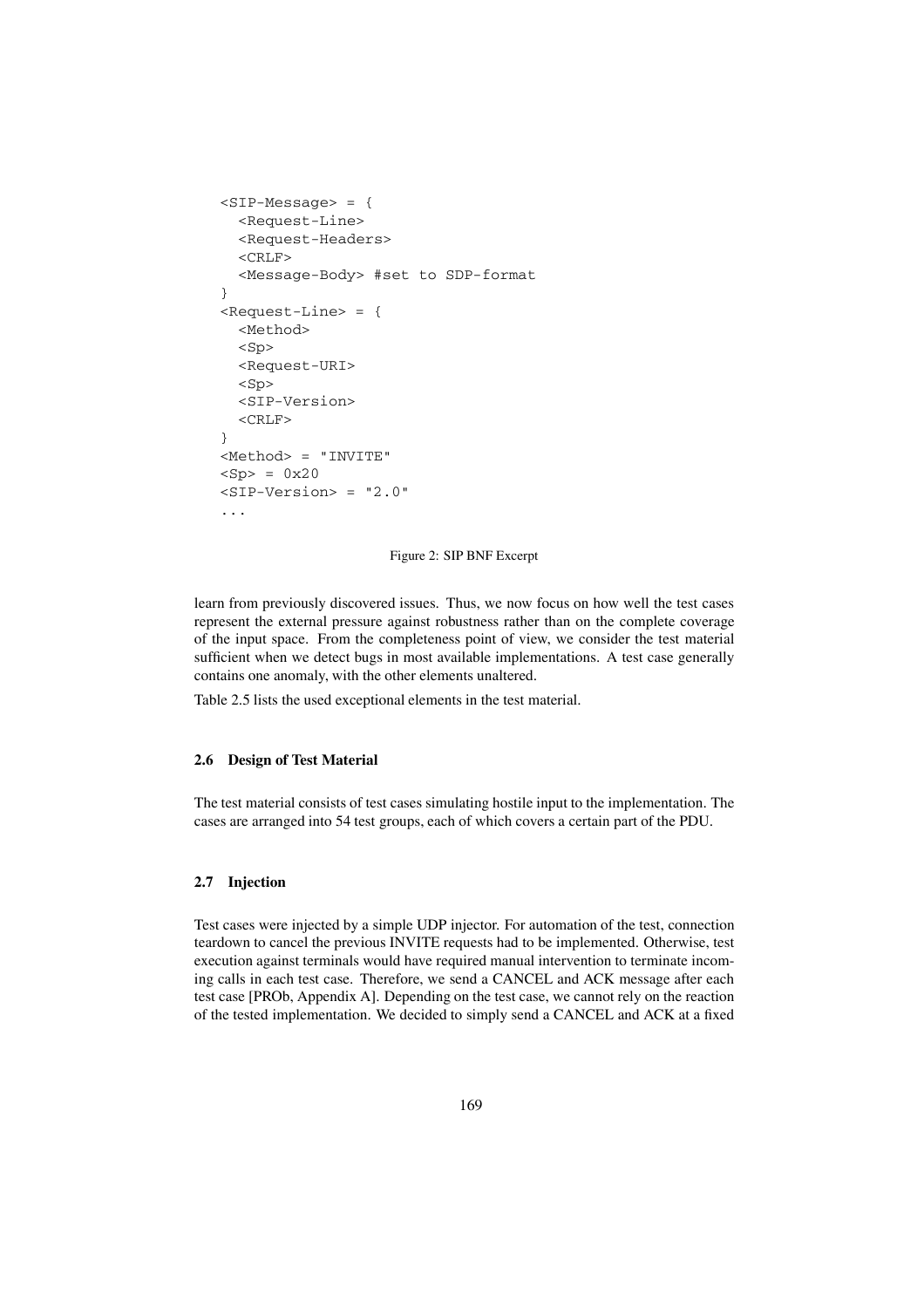```
data <ee-overflow-null> {
   ()0x00 #null in front
    0x00 (9x 0x61) |
    0x00 (17x 0x61) |
    0x00 (33x 0x61) |
    0 \times 00 (63x 0x61) |
    0x00 (127x 0x61) |
...
   0x61 0x00 0x61 | #null in middle
    (9x 0x61) 0x00 (9x 0x61) |
    (17x 0x61) 0x00 (17x 0x61) |
...
    (1024x 0x61) 0x00 |
    (16383x 0x61) 0x00 |
    (33000x 0x61) 0x00
}
```
Figure 3: Excerpt of an Exceptional Element

| <b>Name</b>           | <b>Description</b>                                 |
|-----------------------|----------------------------------------------------|
| empty                 | Omitted (empty) element content                    |
| ipv4-ascii            | Malformed IPv4 addresses in ASCII and              |
|                       | special purpose addresses                          |
| overflow-general      | $a$ (0x61) character overflows up to 128KB         |
| overflow-slash        | Overflows of / up to 128KB                         |
| overflow-colon        | Overflows of : up to 128KB                         |
| overflow-space        | Overflows of $SPACE$ characters (0x20) up to 128KB |
| overflow-null         | Overflows of $a$ and NULs (0x00) mixed             |
| overflow-leftbracket  | Overflows of $\langle$ up to 128KB                 |
| overflow-rightbracket | Overflows of $>$ up to 128KB                       |
| overflow-at           | Overflows of @ up to 128KB                         |
| overflow-equal        | Overflows of $=$ up to 128KB                       |
| fmtstring             | Format strings                                     |
| $utf-8$               | Malformed UTF-8 sequences                          |
| integer-ascii         | Pos/Neg ASCII encoded integers                     |
| ansi-escape           | ANSI escape sequences                              |
| sip-version           | Malformed $SIP/2.0$                                |
| content-type          | Malformed application/sdp                          |
| sip-URI               | Malformed $SIP - URI$                              |
| sip-tag               | Malformed $SIP - tags$                             |
| crlf                  | Arrangements of $CR$ (0x0d) and $LF$ (0x0a)        |

Table 2: Exceptional element categories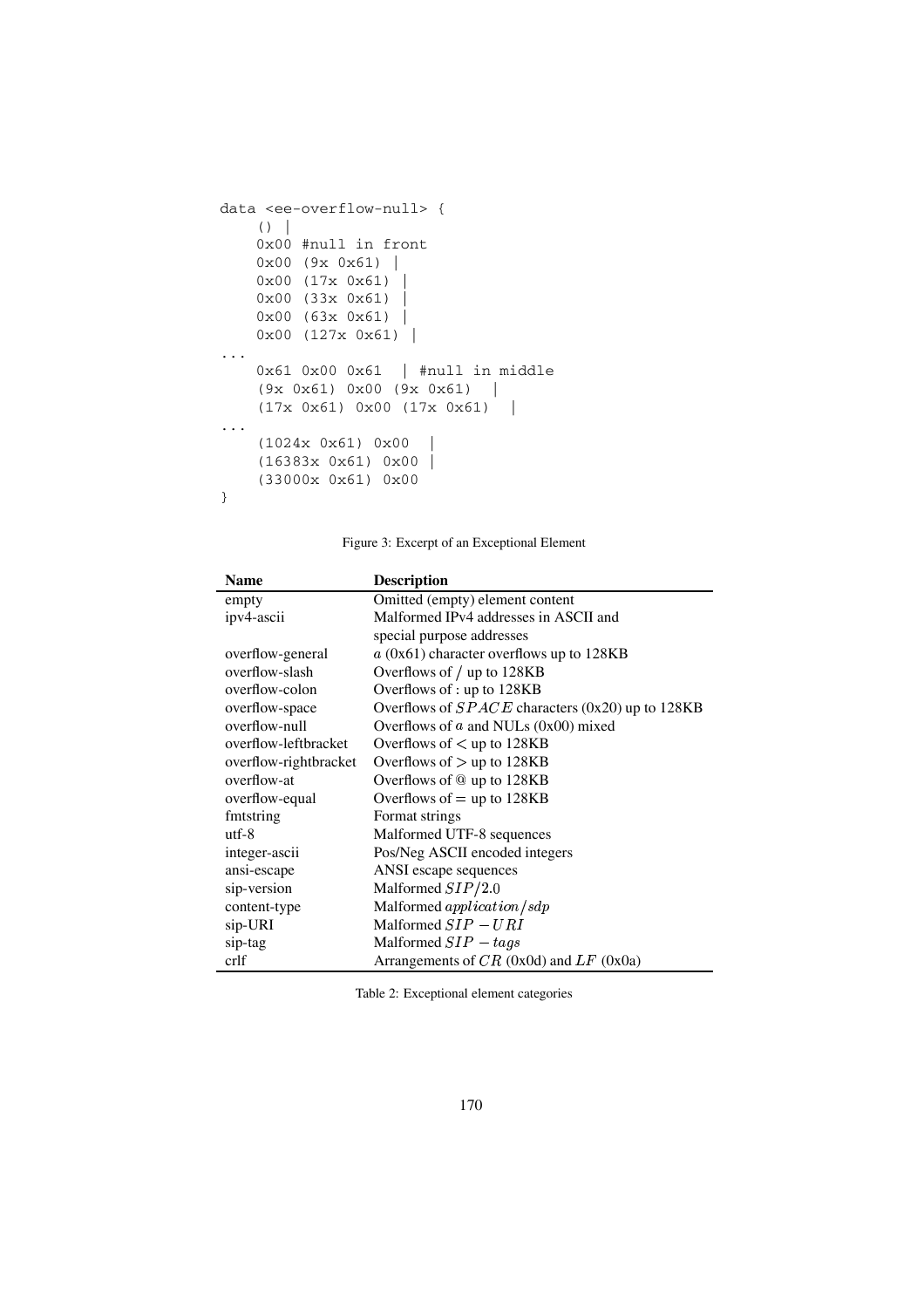time point after the test case injection.

By reducing the delay, we could simulate a behavior similar to a TCP SYN flooding attack [CER96]. Furthermore, when we send a CANCEL or ACK before the tested implementation can generate a response to the initial request, we also stress the SIP statemachine. This was not our intention. We adjusted the delays for the implementation in such a way that we did not flood it with requests.

#### **2.8 Instrumentation**

The implementation is monitored for undesirable behavior that might have security implications. Instrumentation methods can be roughly divided into two categories, out-of-band and in-band.

Out-of-band instrumentation on the target platform includes debuggers, resource monitoring or custom-made tools used to extract information from the implementation. This is often the preferred form of instrumentation. For in-band instrumentation, the implementation is monitored via the injection vector, i.e., the same interface used to deliver the test cases.

For our tests, we use a variant of in-band instrumentation, called valid-case instrumentation. A valid request (valid-case), which must result in a valid reply, is sent to the subject between the test cases until a response is received. Hence, if no response from the subject is detected, it has failed.

Figure 2.8 shows an implementation passing a test case. Normally, replies are discarded. There is one exception: after sending the valid-case, the injector requires a reply from the implementation before continuing to the next test case. In Figure 2.8, the test case 'crashes' the implementation. The subsequent valid-case does not cause a response, and the injector resends the valid-case.

# **2.9 Results**

The results from the test runs are given in Table  $1<sup>1</sup>$ . The results are presented in a tabular form with the test cases divided into test groups. Each failed test case represents, at minimum, a denial-of-service mechanism of exploiting the vulnerability.

In Table 1, the **failed** status is given if any of the following criteria are met, and at least one test case in the test group can be identified as being responsible for one of the following failure modes.

- Software under test suffers a fatal failure and stops functioning normally.
- Software crashes or hangs and needs to be restarted manually.

<sup>1</sup>Product names and respective vendors of the actual implementations are - in accordance to our policy omitted.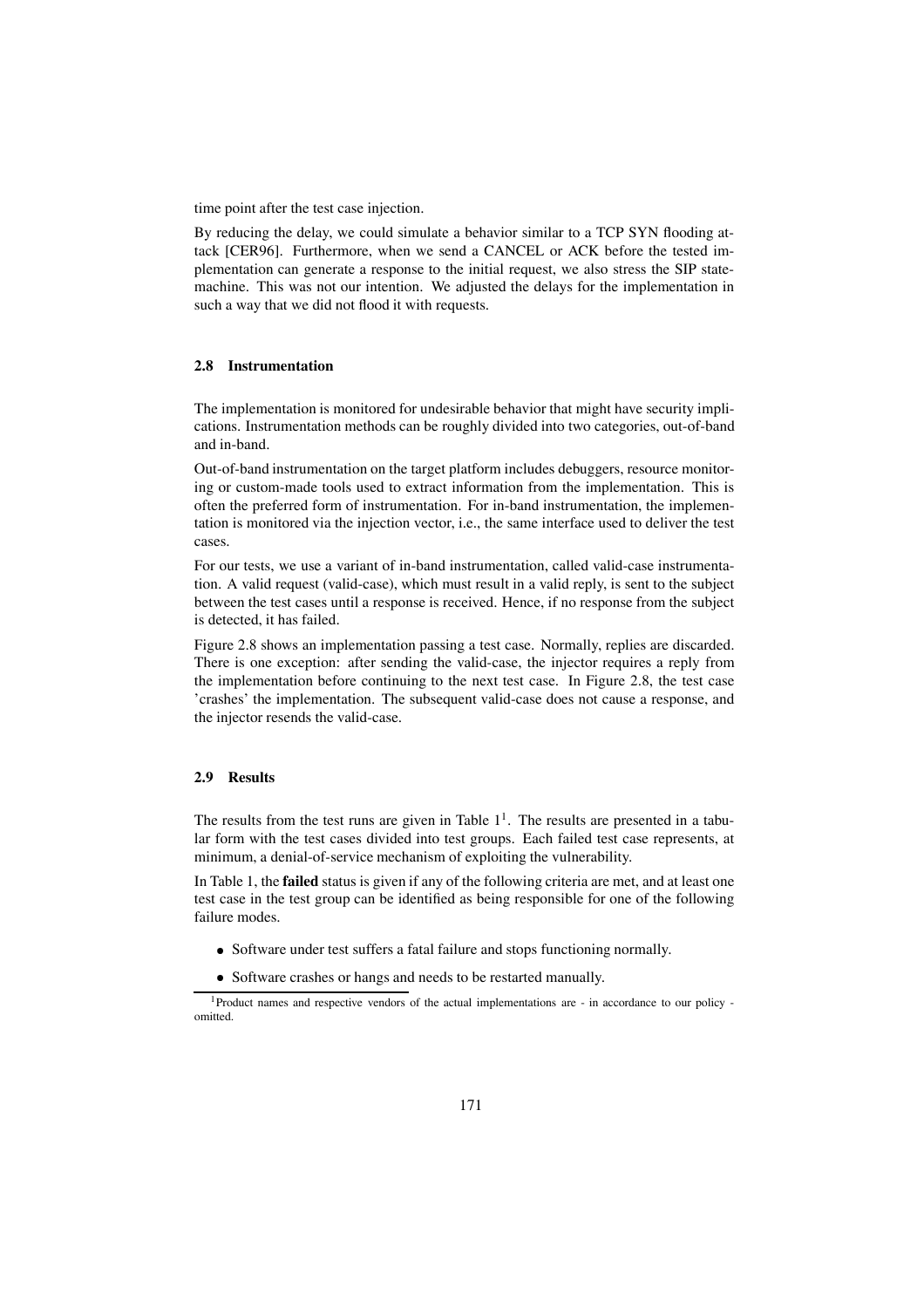| Test tool | Software under Test        |
|-----------|----------------------------|
|           | Test case n                |
|           | nnn Response               |
|           | <b>CANCEL</b>              |
|           | nnn Response               |
|           | <b>ACK</b>                 |
|           | <b>INVITE</b> (valid-case) |
|           | nnn Response               |
|           | <b>CANCEL</b>              |
|           | nnn Response               |
|           | ACK                        |
|           |                            |

Legend:

**nnn Response:** any response(s) sent by the implementation

Figure 4: Passed Test Case with Teardown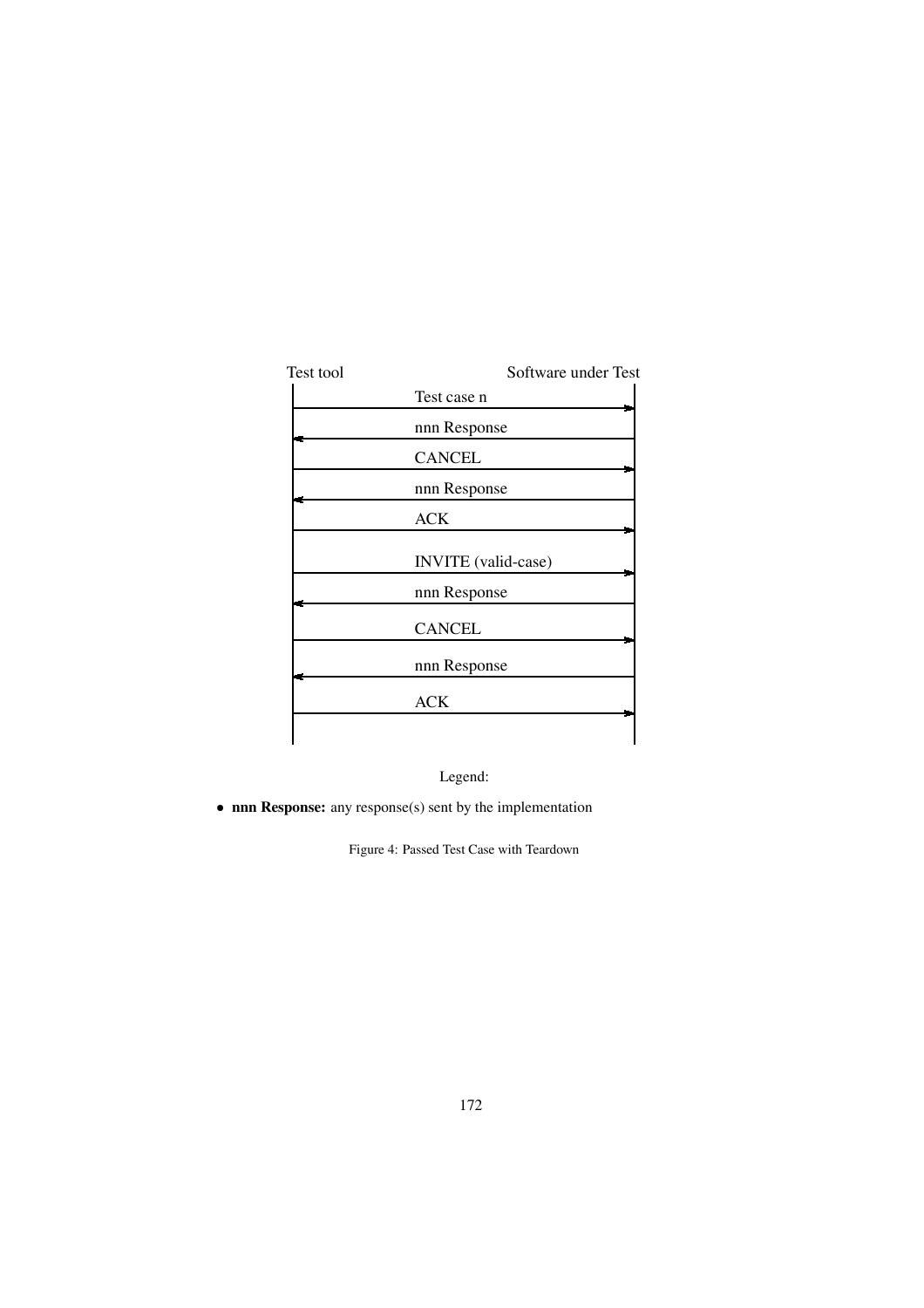

Figure 5: Failed Test Case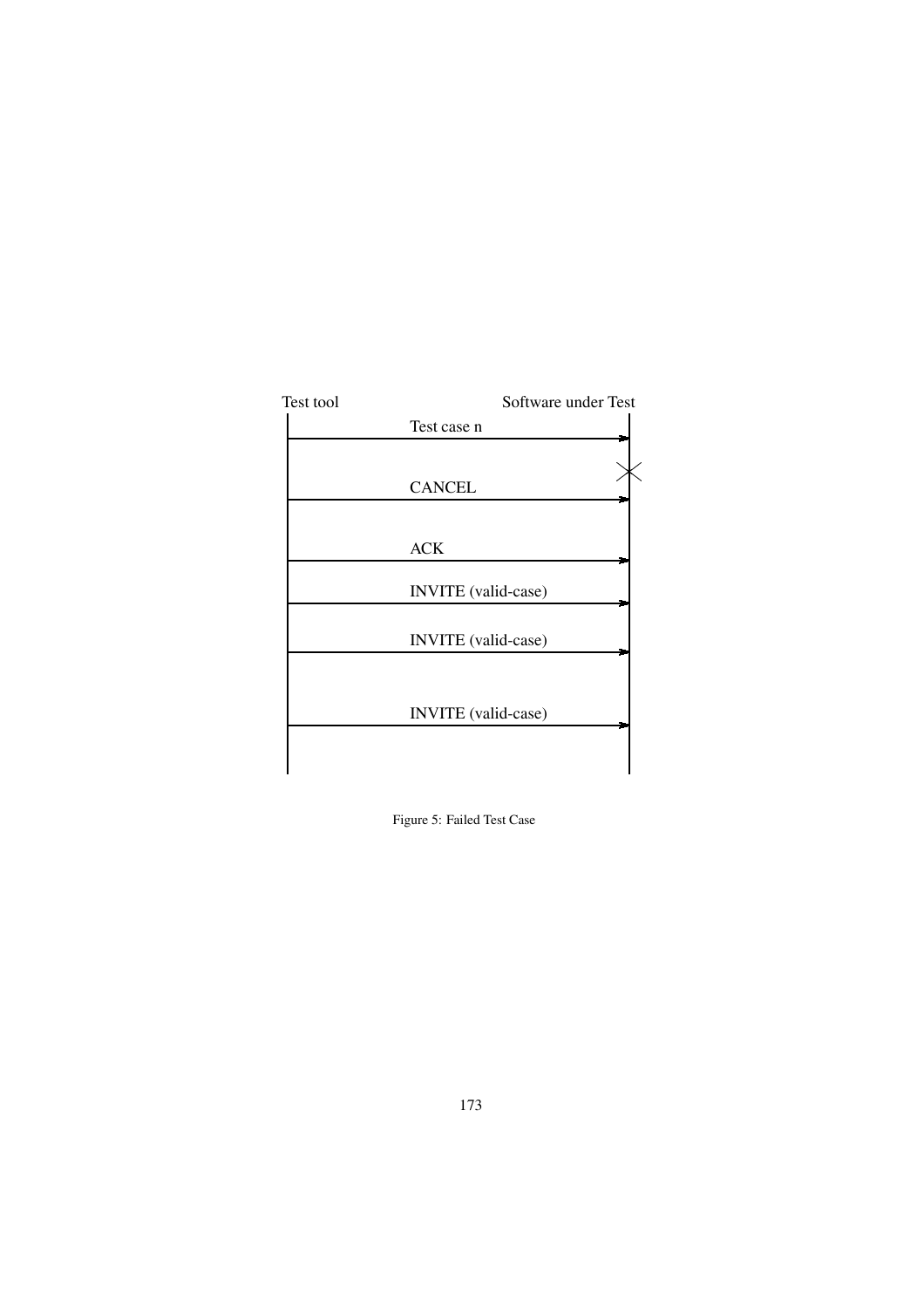|                               | Implementation |                |                          |     |     |     |     |               |     |
|-------------------------------|----------------|----------------|--------------------------|-----|-----|-----|-----|---------------|-----|
| test group                    | 001            | 002            | 003                      | 004 | 005 | 006 | 007 | 008           | 009 |
| valid                         | ä,             | J.             | J.                       | Ĭ.  | J.  | L,  | ä,  | ä,            | L   |
| SIP-Method                    | X              | L,             | i.                       | í.  |     | Х   | L,  | ä,            |     |
| SIP-Request-URI               | Х              | L              | L                        | ä,  | ٠   | X   | ä,  | X             | ä,  |
| SIP-Version                   | X              | ä,             | ä,                       | ۰   | ٠   | X   | ÷.  | ÷             |     |
| SIP-Via-Host                  | X              | L              | Х                        | ä,  | X   | X   | Х   | X             |     |
| SIP-Via-Hostcolon             | Х              | ä,             | Х                        | ä,  | ä,  | ÷.  | ä,  | ä,            | ä,  |
| SIP-Via-Hostport              | Х              | X              | Х                        | J.  | ä,  | X   | L   | L             |     |
| SIP-Via-Version               | X              | ä,             | X                        | ä,  | ä,  | Х   | ä,  | ä,            | J.  |
| SIP-Via-Tag                   | X              | $\overline{?}$ | $\overline{?}$           | ä,  | ä,  | X   | L,  | i.            | ä,  |
| SIP-From-Displayname          | Х              | X              | X                        | J.  | ä,  | Х   | J.  | ä,            | Х   |
| SIP-From-Tag                  | Х              | X              | $\overline{\phantom{m}}$ | ä,  | ä,  | X   | ä,  | ä,            | ä,  |
| SIP-From-Colon                | X              | X              | $\overline{a}$           |     | ä,  | Х   | L   | X             | X   |
| SIP-From-URI                  | Х              | X              | X                        | ä,  | X   | X   | J.  | X             | J.  |
| SIP-Contact-Displayname       | Х              | L.             | L.                       | ä,  | ÷.  | Х   | ä,  | ä,            | ä,  |
| SIP-Contact-URI               | X              | L,             | L,                       | ä   |     | X   | L   | X             |     |
| SIP-Contact-Left-Paranthesis  | X              | L              | L                        |     |     | Х   | L   | ÷,            |     |
| SIP-Contact-Right-Paranthesis | Х              |                | L,                       | ä,  | ä,  | Χ   | ä,  | ä,            |     |
| SIP-To                        | X              | L              | Ĭ.                       | Ĭ.  | ä,  | X   | X   | X             | L   |
| SIP-To-Left-Paranthesis       | X              | L              | Ĭ.                       |     |     | Х   | ä,  | $\frac{1}{2}$ | Х   |
| SIP-To-Right-Paranthesis      | X              | $\overline{a}$ | L                        | ä,  | ٠   | X   | ä,  | ÷,            | X   |
| SIP-Call-Id-Value             | X              | X              | $\overline{\mathcal{L}}$ | ä,  | ä,  | Х   | ä,  | X             | L   |
| SIP-Call-Id-At                | X              | X              | L                        |     |     | X   | L   | L.            |     |
| SIP-Call-Id-Ip                | X              | X              | L,                       | ä,  | ä,  | X   | X   | X             |     |
| SIP-Expires                   | X              | L.             | L                        | ä,  | ä,  | Х   | ä,  | ä,            | ä,  |
| SIP-Max-Forwards              | X              | X              | $\overline{\mathcal{L}}$ |     |     | X   | L   | L             |     |
| SIP-Cseq-Integer              | X              | ÷,             | L,                       |     |     | X   |     | L             |     |
| SIP-Cseq-String               | Х              | X              | Х                        | ä,  | ٠   | X   | L,  | ä,            | ä,  |
| SIP-Content-Type              | X              | $\frac{1}{2}$  | L,                       | Ĭ.  | ä,  | X   | L   | ä,            |     |
| SIP-Content-Length            | X              | X              | L                        | ä,  | ä,  | Х   | L,  | X             |     |
| SIP-Request-CRLF              | Х              | $\overline{a}$ | L                        | Ĭ.  | Х   | ÷,  | ä,  | X             | L   |
| <b>CRLF-Request</b>           | X              | L,             | L,                       | ä,  | ÷.  | ÷,  | ä,  | ä,            | ä,  |
| SDP-Attribute-CRLF            | X              |                |                          | ä,  |     | ä,  | L,  | L,            |     |
| SDP-Proto-v-Identifier        | X              | L              | Х                        |     |     | Х   | L,  | L,            |     |
| SDP-Proto-v-Equal             | Х              | L,             | L                        | ä,  | ä,  | ä,  | ä,  | ä,            | ä,  |
| SDP-Proto-v-Integer           | X              | L,             |                          |     |     | Х   |     |               |     |
| SDP-Origin-Username           | X              | X              | L                        |     |     | X   | L   | L             |     |
| SDP-Origin-Sessionid          | X              | L              | ä,                       | ä,  | ٠   | Х   | ä,  | ÷             | ä,  |
| SDP-Origin-Networktype        | X              | L              | L,                       | ä   | ä,  | X   | L   | L             |     |
| SDP-Origin-Ip                 | Х              | J.             | Х                        |     |     | X   | Х   | ä,            |     |
| SDP-Session                   | Х              | L              | L,                       | ä,  | ä,  | X   | ä,  | L,            | ä,  |
| SDP-Connection-Networktype    | X              | ä,             | ä,                       | ä,  | ä,  | Х   | ä,  | ä,            |     |
| SDP-Connection-Ip             | X              | L              | í,                       | ä,  | ä,  | X   | X   | L             |     |
| SDP-Time-Start                | X              | J.             | L,                       | ä,  | ٠   | Х   | J.  | ä,            | ä,  |
| SDP-Time-Stop                 | ÷,             | ä,             | L,                       | ä,  | ä,  | ÷.  | ä,  | L,            | ä,  |
| SDP-Media-Media               | X              | L              | ä,                       | ä,  | ä,  | X   | ä,  | ä,            |     |
| SDP-Media-Port                | X              | L,             | L,                       | i,  | ä,  | X   | L,  | $\frac{1}{2}$ | ٠   |
| SDP-Media-Transport           | Х              | ä,             | ä,                       | ä,  | ÷   | Х   | ä,  | ä,            |     |
| SDP-Media-Type                | Х              | ä,             | L,                       | ä,  | ä,  | X   | ä,  | L,            |     |
| SDP-Attribute-Rtpmap          | X              | L,             | i.                       |     |     | Х   | L,  | L,            | i,  |
| SDP-Attribute-Colon           | Х              |                | L                        |     |     | ä,  |     | L,            |     |
| SDP-Attribute-Payloadtype     | Х              |                | L                        | ä,  |     | Х   |     | L             |     |
| SDP-Attribute-Encodingname    | X              | L,             | í,                       | Ĭ.  |     | X   | i.  | L,            |     |
| SDP-Attribute-Slash           | X              | L              | L                        | ź   | ä,  | L.  | J.  | ä,            |     |
| SDP-Attribute-Clockrate       | X              | ä,             | ä,                       | ä,  | ä,  | X   | ä,  | ä,            | i,  |
|                               |                |                |                          |     |     |     |     |               |     |

Legend:

- **X**: failed
- **-**: passed
- **?**: unknown

Table 3: Observed Failures for Test Groups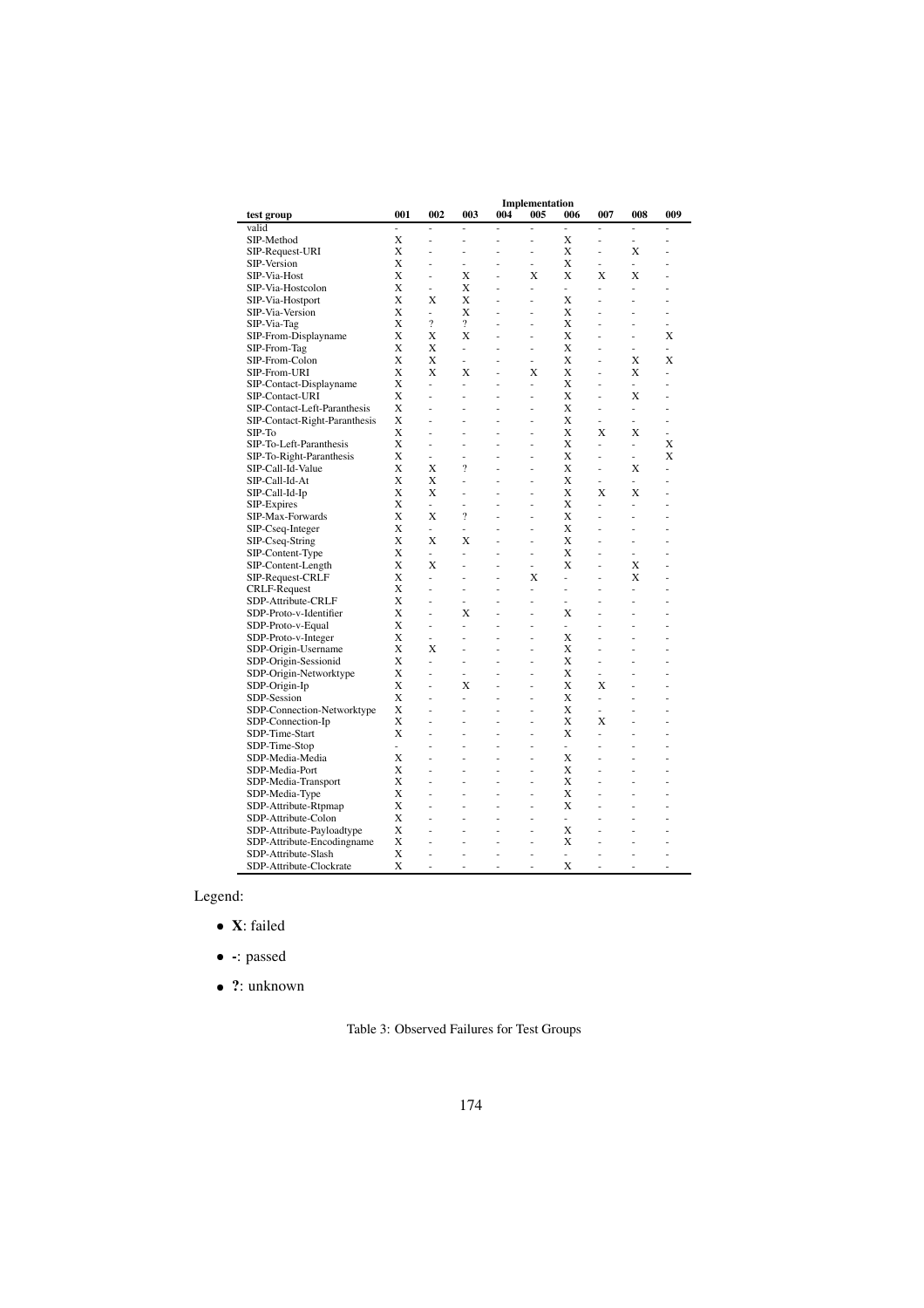| Category   | Test run | <b>Failed test cases</b> | <b>Failed groups</b> |
|------------|----------|--------------------------|----------------------|
| User Agent | $tr-001$ | N                        | 52                   |
| User Agent | $tr-002$ | N                        | 12                   |
| User Agent | $tr-003$ | 129                      | Q                    |
| User Agent | $tr-004$ | 0                        | 0                    |
| User Agent | $tr-005$ | N                        | 3                    |
| User Agent | tr-006   | N                        | 45                   |
| Proxy      | $tr-007$ | N                        | 49                   |
| Proxy      | $tr-008$ | N                        | 10                   |
| Proxy      | tr-009   | 33                       | 4                    |

Legend:

**N**: we were unable to determine the exact number of failures

Table 4: Results Summary

- Software spontaneously restarts itself.
- Software is not responding to a valid message after 16 seconds.

An implementation may occasionally become so badly corrupted that there is no way to collect accurate test results for the whole test run. This constitutes an instance of permanent denial-of-service. Untested regions are marked as **unknown**.

Otherwise, the status is **passed**. The results are further summarized in Table 1.

If the implementation fails in the majority of test groups, there is likely to be a bug in input parsing common to all header fields rather than separate bugs for handling each field. We also found that none of the embedded devices passed the test runs.

In most cases, failures represent memory corruption, stack Corruption, or other fatal error conditions. Some of these may lead to exposure to typical buffer overflow exploits, allowing running of arbitrary code [Ale96] or modification of the target system.

# **2.10 Limitations**

Our approach has some limitations. There is the principal limitation of software testing, as pointed out by Dijkstra, that 'Program testing can be used to show the presence of bugs, but never their absence' [Dij69]. Our tool covers merely a miniscule portion of the input space. The provided instrumentation leaves open questions about the actual bugs behind the observed failure modes.

We are using UDP as an injection vector. If another transport protocol is used (e.g. TCP, SIP over TLS), our test results should not be invalidated, because the underlying transport protocol has to deliver the test case to the SIP implementation.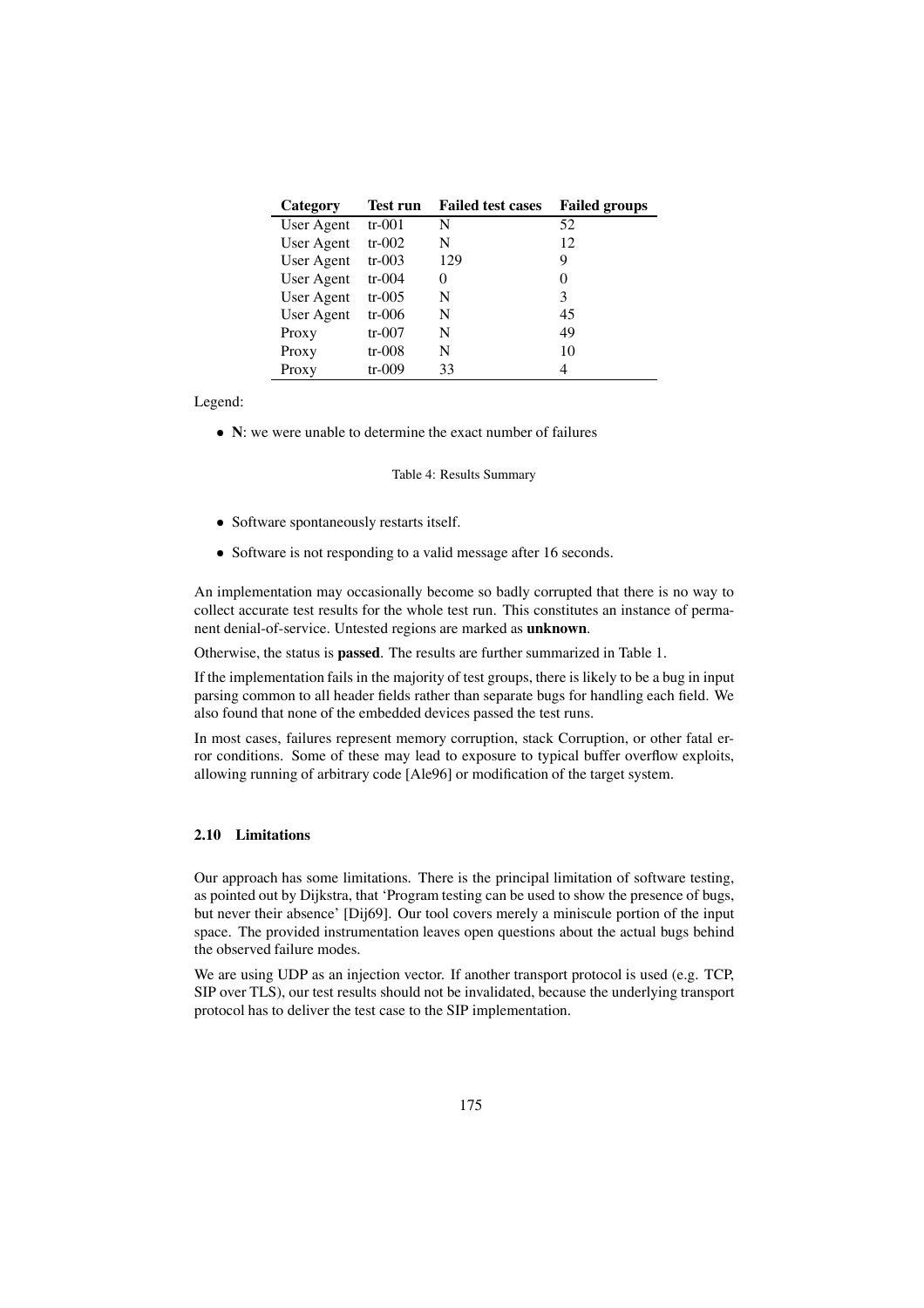### **3 Reporting Process**

We applied the *constructive vulnerability disclosure* model as proposed in [LTR01] to handle this multi-vendor, multi-vulnerability case. We aimed to distribute the test suite and to inform vendors on this issue. Communication with all parties was done electronically. We describe the different phases during the release of the test suite and discuss the process.

#### **3.1 Development Phase**

We described this phase in the previous section. During this phase, internal testing was conducted against the available products, and the test material and documentation were prepared.

#### **3.2 Pre-release Phase**

Next, the Computer Emergency Response Team / Coordination Center (CERT/CC), acting as the coordinator in handling this vulnerability case, was informed of our test results. The coordinator acts as a neutral third party between us, the originator, and the affected vendors. The coordinator distributed the material to individual vendors. On our part, access to the material was limited to these parties.

#### **3.3 Release Phase**

After a grace period of 121 days, the suite was released to the public [PROb]. The release followed the advisory CA-2003-06 [CER03a] by CERT/CC on such vulnerabilities.

## **4 Discussion**

The feedback on the test suite and the release was positive, and the test suite achieved a fair amount of public and community interest. During our communication with the vendors, we got the impression that the methodology used was not widely known. While this paper describes the use of robustness testing for SIP, the method applies to all network protocols. Some vendors had not been contacted by CERT/CC before, which added extra value to the communication process as a preparatory exercise.

CERT/CC lists 92 vendors in their vulnerability note [CER03b]. 51 (55%) did not provide a vendor statement, 32 vendors (35%) said that they were not vulnerable and 9 vendors (10%) claimed to be vulnerable to the test suite. The high rate of non-responders was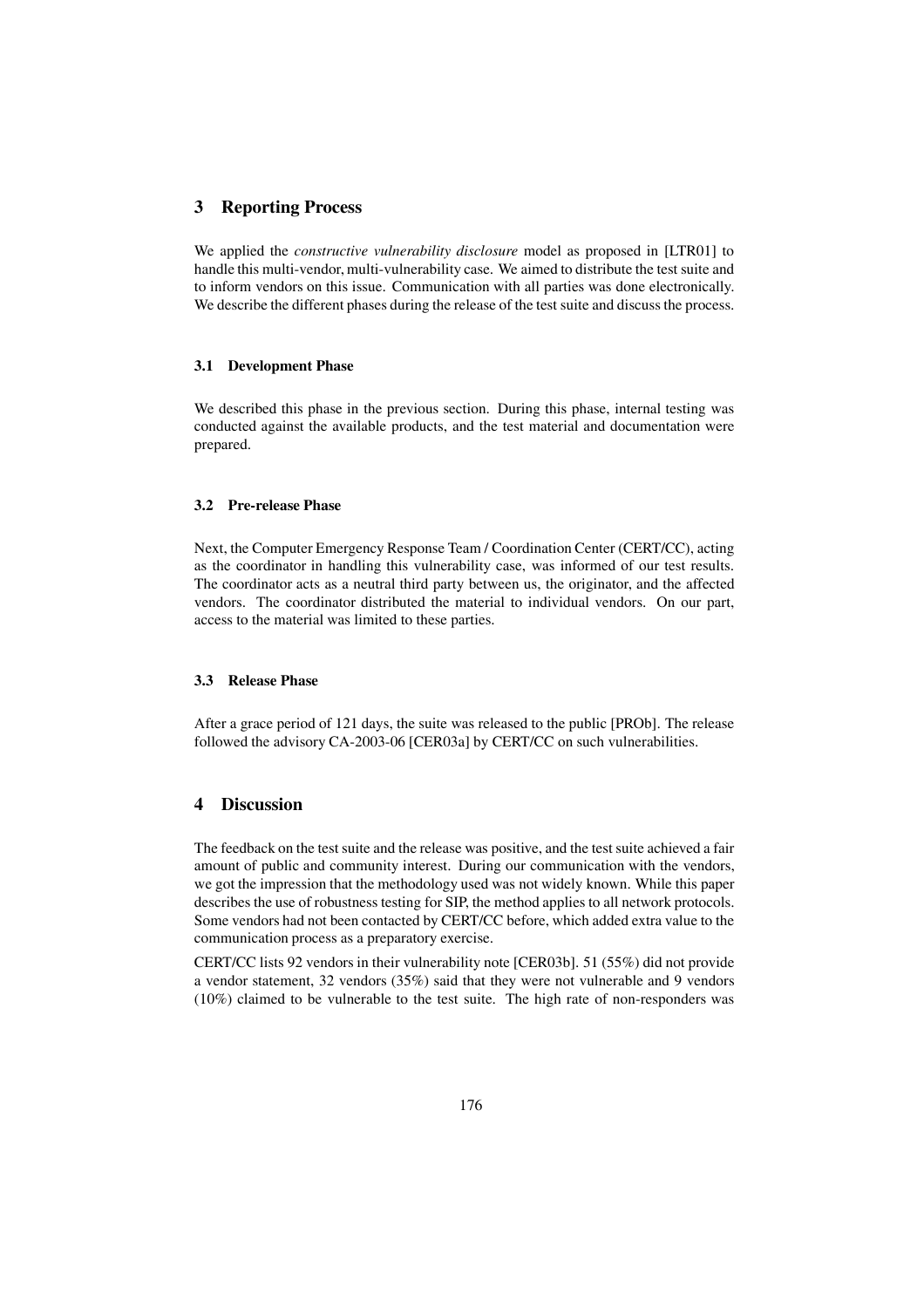in line with similar cases, including SNMP [PROa] (53%). The high rate of invulnerable vendors appears to be mostly due to the CERT/CC practice of listing all contacted vendors, not just the vendors with SIP products. Therefore, we see no contradiction compared to our vulnerability rate of 88% recorded during the development phase.

Some of the vendors prepared patches during the pre-release phase. Some reacted late or not at all. By mid-February 2004, we have registered around 2,500 downloads of the material. Also, our tool was integrated into freely and commercially available testing tools.

# **5 Conclusion**

We applied the PROTOS approach to SIP. Systematic testing for implementation level vulnerabilities showed the presence of these vulnerabilities. Only one implementation out of the sample of nine survived the test material without modifications. Vendors were informed during the pre-release phase. After a grace period, the material was made publicly available. The test suite can be used during in-house testing or as part of regression testing. It also gives consumers a possibility to compare products during and can be used as a criterion in acceptance testing. A easy-to-use tool designed for robustness testing should give a baseline for implementation level robustness, allowing implementors and their customers to find vulnerabilities pro-actively.

# **Acknowledgment**

We wish to express our gratitude to the individual vendors who worked with us to protect their customers. We are grateful to CERT/CC for their patient help, advice, and active role during the vulnerability testing process.

## **References**

- [3GP03] 3GPP Home Page. http://www.3gpp.org/, 2003.
- [Ale96] Aleph One. smashing the stack for fun and profit. http://www.shmoo.com/phrack/Phrack49/p49-14, November 1996.
- [Bei90] B. Beizer. *Software Testing Techniques*. International Thomson Computer Press, 20 Park Plaza, Suite 1001, Boston, MA, 1990.
- [CER96] CERT/CC advisory CA-1996-21 TCP SYN Flooding and IP Spoofing Attacks. http://www.cert.org/advisories/CA-1996-21.html, 1996.
- [CER02] CERT/CC Statistics 1988-2002. http://www.cert.org/stats/, 2002.
- [CER03a] CERT/CC. CERT Advisory CA-2003-06 Multiple vulnerabilities in implementations of the Session Initiation Protocol (SIP). http://www.cert.org/advisories/CA-2003-06.html, February 2003.